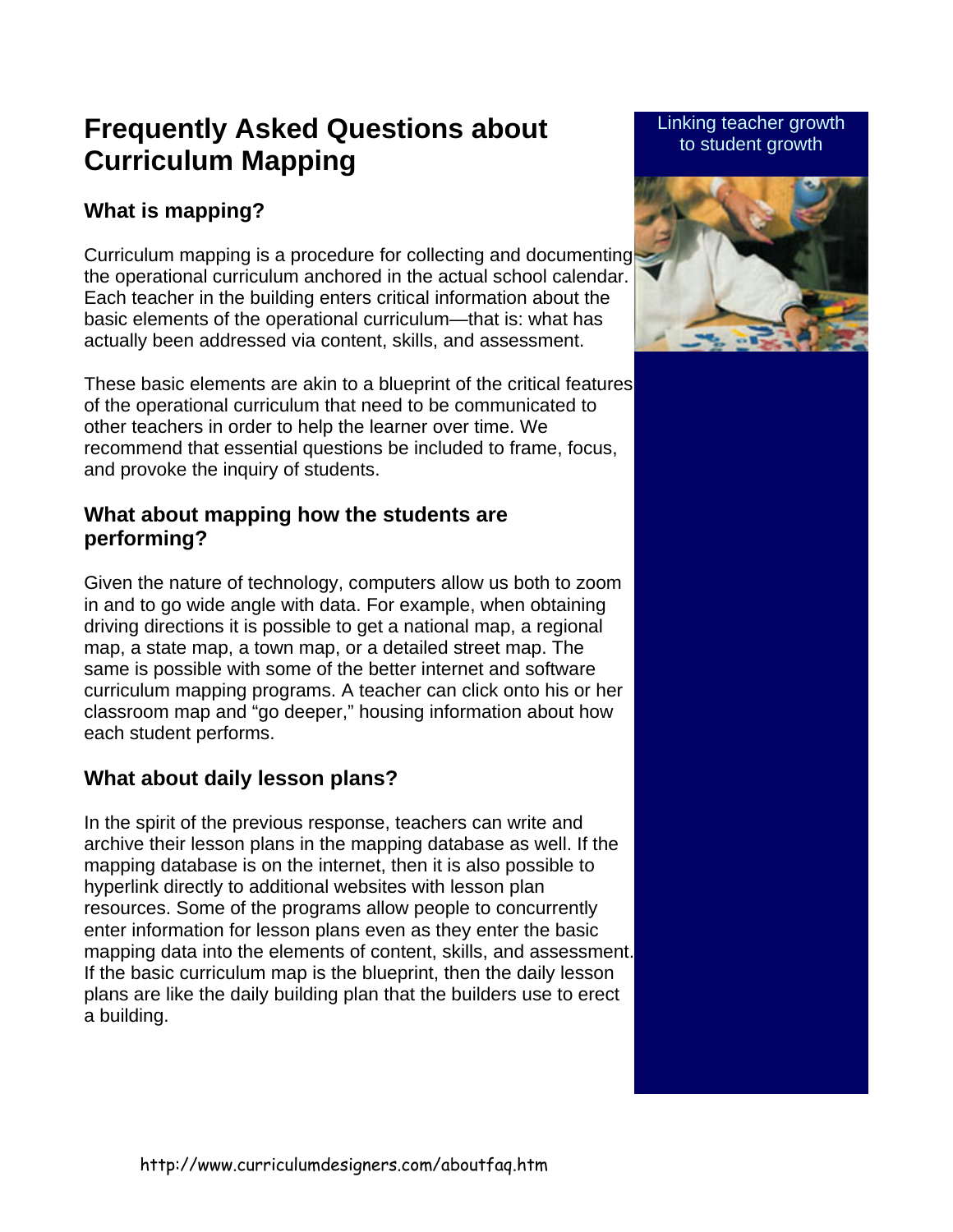## **What is the research on curriculum mapping and student performance?**

Improvement in performance can never be attributed to any one single factor or any one program. There are a cluster of factors that contribute to sustained improvement. Consider the success of programs like Reading Recovery or Success for All, which share these attributes as well. It is clear that this cluster reflects the very heart and reality of what the Curriculum Mapping process is about. In short, it is not having maps that improve performance, it is using them with these attributes in practice. The attributes include:

- A specific observable and measurable proficiency
- Ongoing collection of performance data; item analysis of those data
- Review both horizontally and vertically among the actual people responsible for instruction
- Adjustments to the instruction based on the item analysis
- Planning time on a regular basis for review of student performance among the people who share the care and instruction for the target population
- Sufficient time to allow for sustained growth among the students

I would suggest that the result of mapping is deliberate accountability; precision articulation of common student performance goals both horizontally and vertically; and ongoing review of those goals IN REAL TIME. The alternative is the norm, which usually does not provide for this degree of communication.

Calendar-based curriculum mapping employing a technology base and involving all staff has only been around for about five years. The majority of districts engaged in this work have only begun to mount the work onto intranet or internet type of communication vehicles. If you would like to reach districts that have begun to track their data please go to our website and contact them under [Consultants](http://www.curriculumdesigners.com/aboutconsultants.htm).

As with any educational research, if there are observable, sustainable gains in student performance, there is always a combination of factors. One of the finest books on the question of long term effects of alignment is from Professor Richard Elmore at Harvard (*[Restructuring in the Classroom](http://www.amazon.com/exec/obidos/tg/detail/-/078790239X/qid=1105491126/sr=8-1/ref=sr_8_xs_ap_i1_xgl14/104-0243908-4071122?v=glance&s=books&n=507846)*, Jossey-Bass). Certainly the work of Fenwich English on [alignment and auditing](http://www.amazon.com/exec/obidos/ASIN/0803968329/qid=1105491607/sr=2-2/ref=pd_ka_b_2_2/104-0243908-4071122) is well